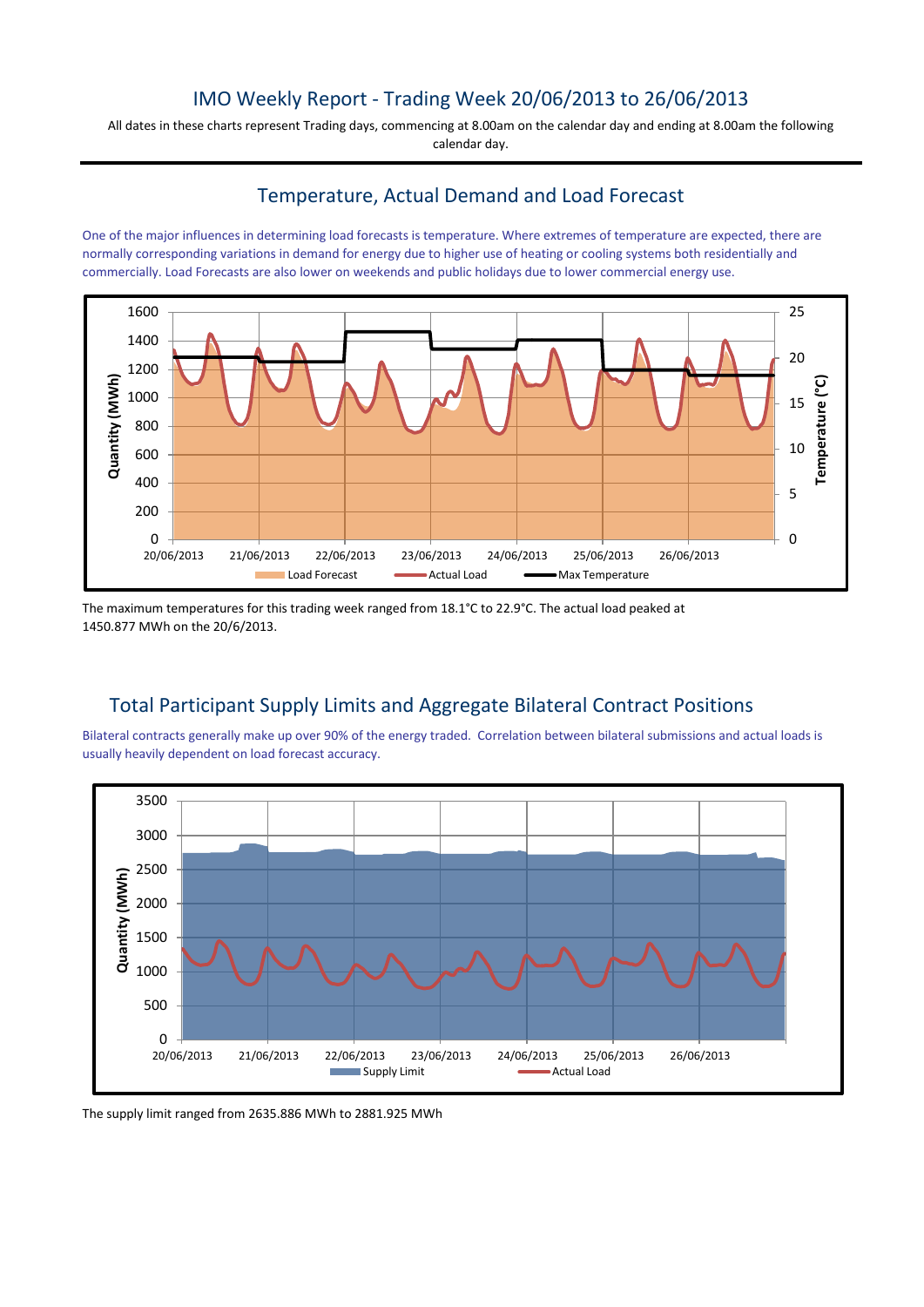#### Net Balancing Market Trades

Bilateral contracts and STEM trading are generally based on the forecast energy requirements of Participants. When the forecast requirements are higher or lower than the actual requirements for a day, this Market energy must be bought and sold in the balancing mechanism. This graph shows the estimated net balancing trades.



The majority of the balancing activity this week occurred within Balancing Demand. The maximum balancing demand for the week reached 142.924 MWh on the 20/6/2013. The maximum balancing supply for the week reached -88.5339999999999 MWh on the 24/6/2012.

# Total Traded Energy

This chart represents a comparison between the total net energy that is traded in Bilateral Contracts, the STEM and the balancing mechanism. Balancing Supply represents cases in which the total contract position is greater than the demand and customers must supply energy back to balancing. Balancing Demand represents cases in which the total contract position is less than the demand and customers must purchase energy from balancing.



Total balancing supply equalled -4288.87 MWh whereas total balancing demand equalled 4881.62 MWh. The Total STEM Traded quantity was 26419.483 MWh, with the STEM Clearing Quantity ranging between 10 MWh and 226.567 MWh.